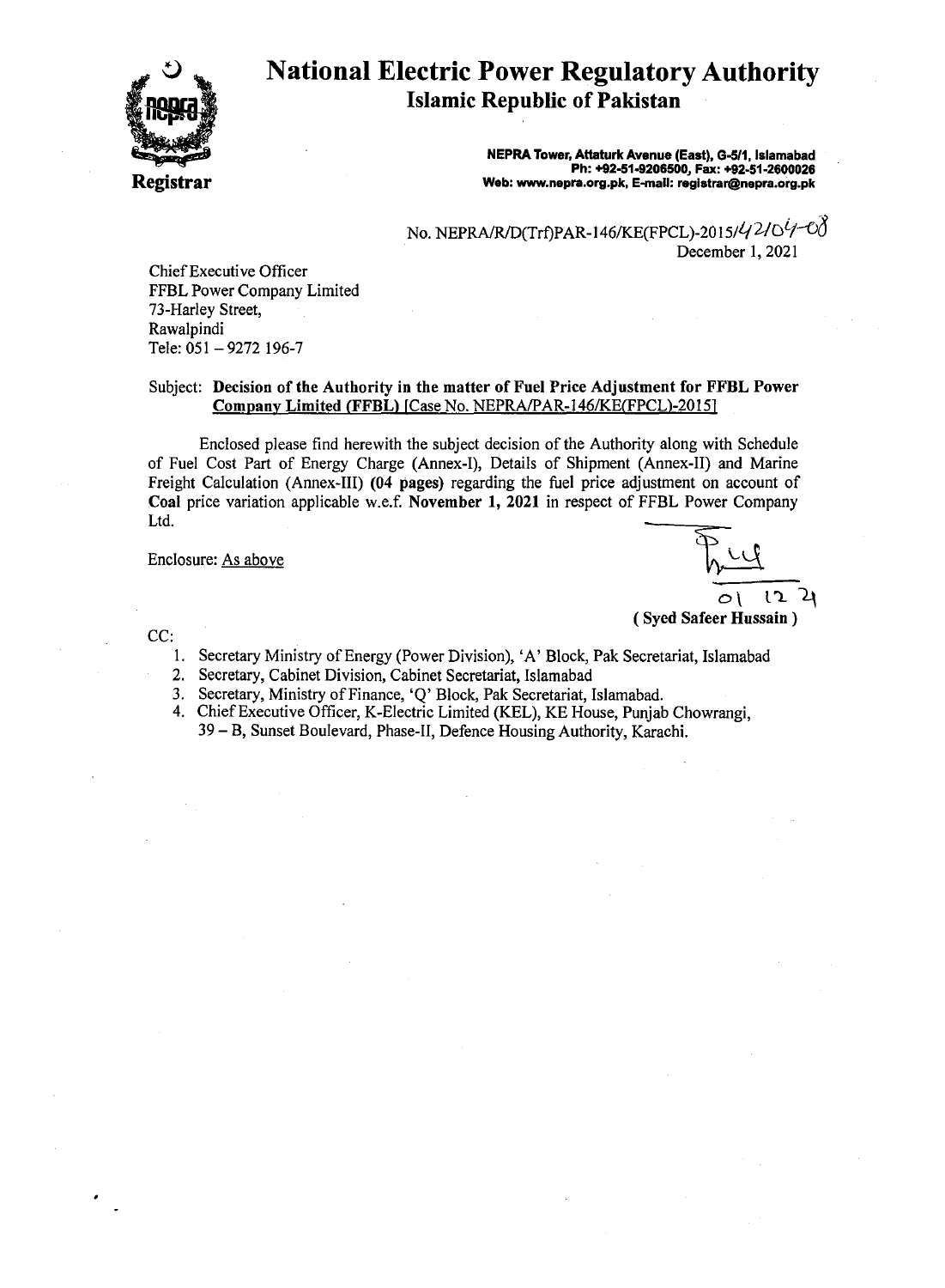#### DECISION OF THE AUTHORITY IN THE MATTER OF FUEL PRICE ADJUSTMNET FOR FFBL POWER COMPANY LIMITED

Pursuant to the Decision of the Authority dated May 15,2017 notified vide S.R.O 1106(I)/2017 dated October 26, 2017 in the matter of Motion for Leave for Review, based on information submitted by FFBL Power Company Limited (FPCL), the fuel portion of the energy charge part ofFPCL's tariff has been adjusted for variation in coal price. In accordance with the prescribed mechanism, the revised fuel cost component of energy charge part of FPCL's tariff indicated hereunder shall be immediately applicable to the units delivered basis w.e.f. November 1,2021.

| <b>Description</b>  | <b>Fuel Cost Component</b><br><b>Rs./kWh</b> |                |  |
|---------------------|----------------------------------------------|----------------|--|
|                     | Reference                                    | <b>Revised</b> |  |
| For kWh 111,239,649 | 4.2939                                       | 15.1597        |  |

The above referred revised fuel cost component, revised coal price and revised marine freight attached as Annex-I, II & III are to be notified in the official gazette, in accordance with the provisions of Section 31(7) of the Regulation of Generation, Transmission and Distribution of Electric Power Act 1997.

KE to ensure that all payments are consistent with the tariff determination(s).

AUTHORITY Rehmatullah Ba Member Engr. Maqsood Anwar Khan Engr. Rafique Ahmed'Shaikh Member Member

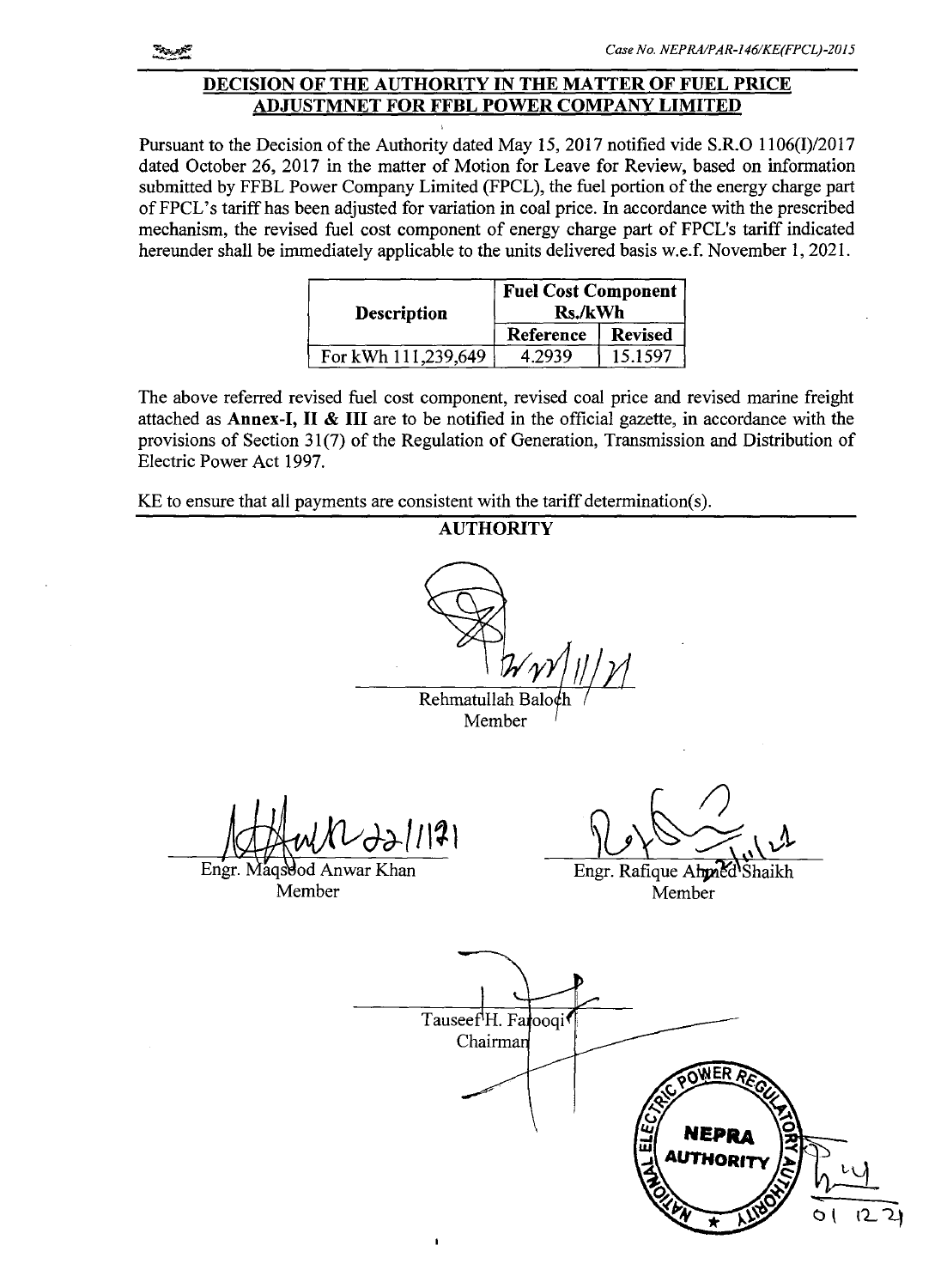### FFBL Power Company Limited Schedule of Fuel Cost Part of Energy Charge Adjustment on Account of Coal Price Variation

| <b>Description</b>                         | Unit    | Reference | <b>Previous</b> | Revised w.e.f.<br>Nov 1, 2021 |
|--------------------------------------------|---------|-----------|-----------------|-------------------------------|
| Coal Quantity (Net of Handling Loss)       | Ton     |           | 38,770          | 59,147                        |
| Net Calorific Value of Stock               | BTU/Kg. | 23,512    | 23,014          | 21,946                        |
| Net Heat Rate                              | BTU/kWh | 11,669    | 11,669          | 11,669                        |
| Coal Price                                 | Rs./Ton | 8,651     | 26,564          | 28,511                        |
| <b>Fuel Cost Component</b>                 | Rs./kWh | 4.2939    | 13.4689         | 15.1597                       |
| Corresponding units to be delivered/billed | kWh     |           | 76,464,166      | 111,239,649                   |

Note: The above adjustment of fuel cost component on coal shall be subject to verification by a consultant/Independent third party to be appointed for the purpose by the Authority. In case the verified delivered coal price is different, the fuel cost component shall be revised accordingly.



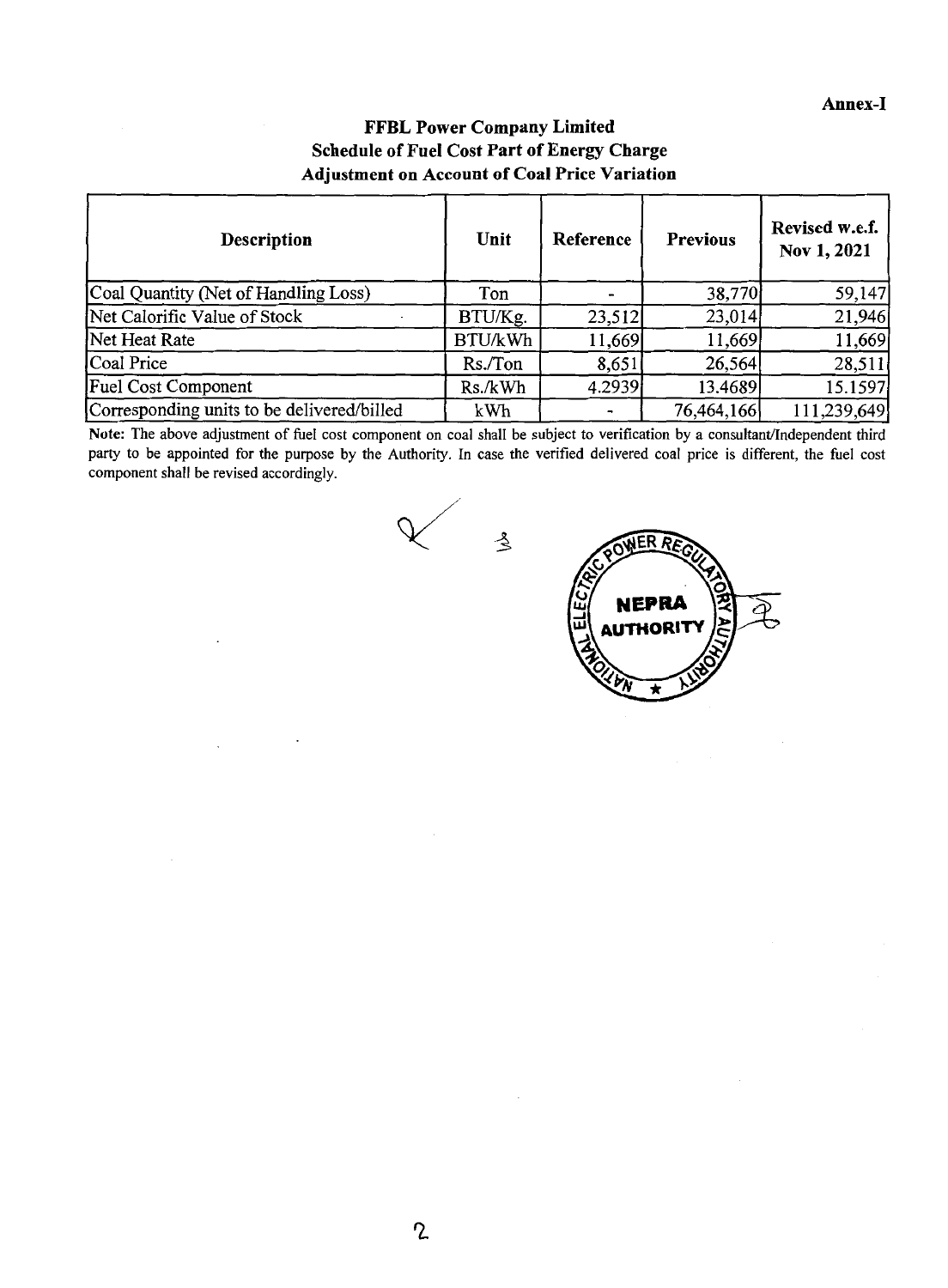| <b>Vessel Name</b>                                      | Unit      | <b>MV CARAVOS</b> |
|---------------------------------------------------------|-----------|-------------------|
|                                                         |           | <b>LIBERTY</b>    |
| Bill of Lading Date                                     |           | 15-Aug-21         |
| L/C Number                                              |           | 2221-040-2319-21  |
| API-4 Index                                             |           | 138.06            |
| Base Calorific Value                                    | kCal/Kg   | 6,000             |
| <b>Actual Calorific Value</b>                           | kCal/Kg   | 5,528             |
| <b>B/L Quantity</b>                                     | MT        | 59,744            |
| FOB Coal Price API4 Index adjusted for CV               | US\$/Ton  | 127.20            |
| Marine Freight Charges                                  | US\$/Ton  | 25.51             |
| Marine Insurance                                        | US\$/Ton  | 0.03              |
| <b>CIF Coal Price</b>                                   | US\$/Ton  | 152.74            |
| Handling Loss 1% or actual whichever is minimum         | US\$/Ton  |                   |
| CIF Coal Price with losses at Karachi                   | US\$/Ton  | 152.74            |
| Other Charges:                                          | US\$/Ton  | 16.48             |
| (i) Port Handling Charges                               | US\$/Ton  | 6.71              |
| (a) PIBT Charges                                        | US\$/Ton  | 4.04              |
| (b) PQA Royalty Charges                                 | US\$/Ton  | 2.31              |
| (c) Wharfage                                            | US\$/Ton  | 0.21              |
| (d) Leveling, Fast track & Inspection Charges           | US\$/Ton  | 0.15              |
| (ii) Customs Duty and Cess                              | US\$/Ton  | 9.74              |
| (iii) LC Charges                                        | US\$/Ton  | 0.02              |
| <b>Inland Freight Charges</b>                           | US\$/Ton  | 2.10              |
| Delivered Coal Price before adjustment of handling loss | US\$/Ton  | 171.32            |
| Handling Loss 1% or actual whichever is minimum         | US\$/Ton  | 1.71              |
| Delivered Coal Price with losses at Power Plant         | US\$/Ton  | 173.04            |
| Exchange Rate Average B/L Month                         | Rs./US\$  | 164.77            |
| Delivered Coal Price with losses at Power Plant         | $Rs/T$ on | 28,511            |

 $\overline{\phantom{a}}$ 

 $\ddot{\phantom{a}}$ 

 $\bar{z}$ 

#### **FFBL Power Company Limited Details of Shipment**

\

 $\bar{z}$ 

 $\bar{z}$ 

 $\frac{3}{2}$   $\sqrt{V}$ **ELE NEPRA AUTHORIT**